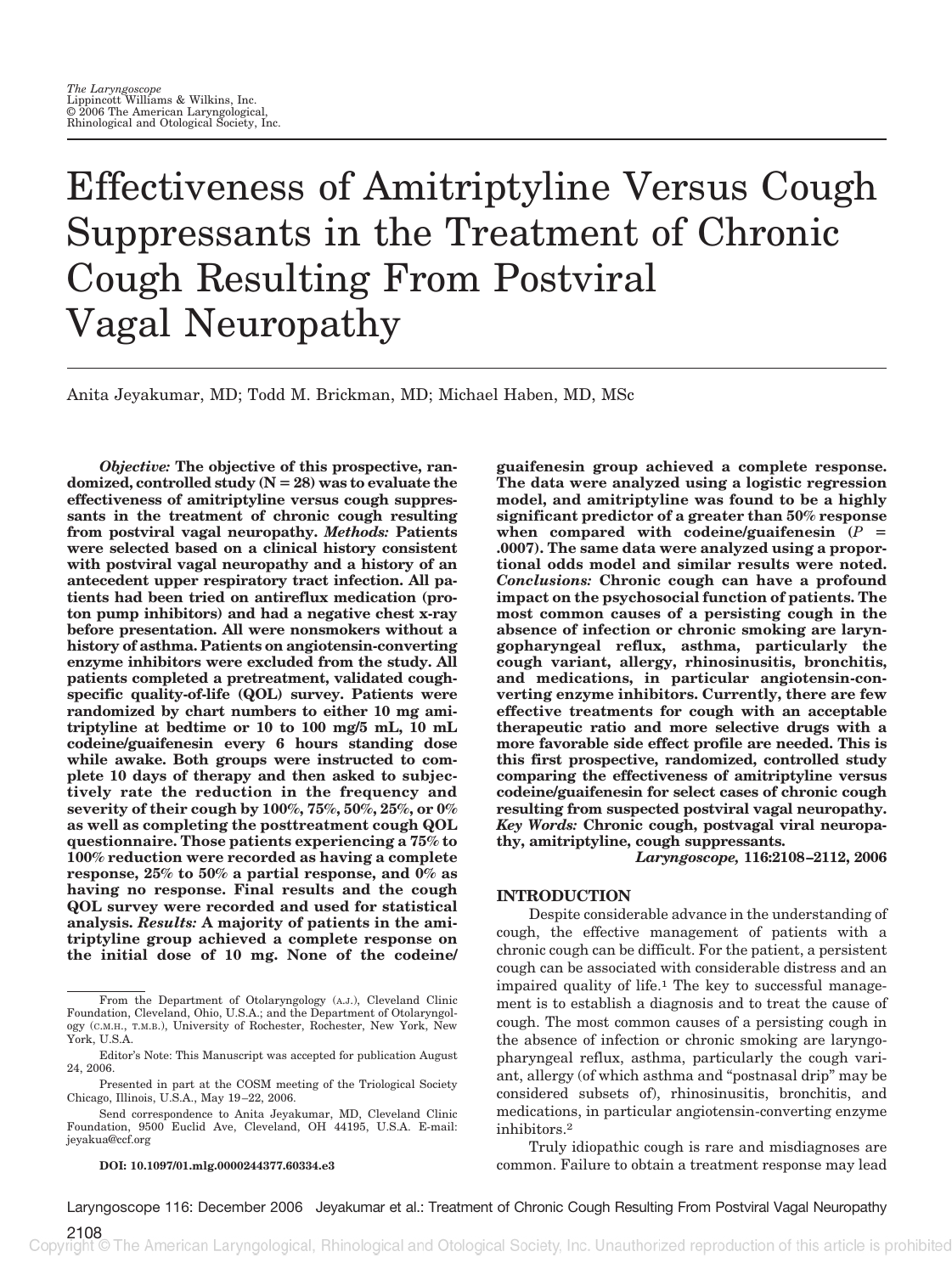to the mistaken belief that the cough is functional or psychogenic, frequently overlooking a number of reasons why a cough may be difficult to treat. In some cases, treatment failure may reflect an inadequate approach to diagnostic evaluation or a failure to appreciate pulmonary and extrapulmonary causes for chronic cough.3 However, an alternate explanation is that a distinct diagnostic entity exists, namely cough secondary to postviral vagal neuropathy (PVVN).4

Cranial nerves are known to be affected by inflammatory neuropathic processes. Bell's palsy, trigeminal neuralgia, and glossopharyngeal neuralgia are examples of such cranial neuropathies. These represent isolated nerve injuries that result in motor or sensory dysfunction (e.g., paralysis, pain) depending on the nerves affected. Other cranial neuropathies have also been described. Of particular interest to the otolaryngologist is the existence of vagal neuropathy. Postviral vagal neuropathic cough is not usually included as a standard origin for chronic cough. It must be pointed out that confirmatory evidence of a viral etiology of PVVN is not available or feasible today. There is no standard of care for PVVN cough. Conversely, cough secondary to the acute, direct effects of a viral upper respiratory tract infection may be palliated with guaifenesin with codeine by thinning the mucus or phlegm in the lungs and helping suppress the cough (U.S. Food and Drug Administration-approved). In the study done by Woo et al.,<sup>2</sup> patients with a negative workup for reflux, asthma, or "postnasal drip" were treated with gabapentin at 100 to 900 mg per day. Symptomatic relief was achieved in 68% of the patients. Establishment of PVVN was not specifically noted.

Amitriptyline has been used for years in the treatment of neuropathic pain. Neuropathic pain is one of the most inextricable problems encountered in clinics, because few facts are known about its etiology. Amitriptyline was chosen because it has fewer side effects and has shown great success in the treatment of neuropathies. Second, the single-day dosing is favored over the three times a day typically necessary for gabapentin or similar medications. Additionally, low doses of amitriptyline (10 –20 mg) have been used for over 10 years as an "offlabel" treatment for suspected postviral vagal neuropathic cough; however, there have been minimal formal studies supporting the efficacy of the treatment.

The objective of our study is to evaluate the effectiveness of amitriptyline versus a standard codeine-based cough suppressant in the treatment of chronic cough in patients with a presumptive diagnosis of postviral vagal neuropathy.

### **METHOD**

This is a prospective, randomized, controlled study. Institutional Review Board approval was obtained for this study.

Patients were selected based on a history consistent with postviral vagal neuropathy, which includes a daily dry, nonproductive cough of 6 months duration precipitated by a throat tickle, dry sensation, laughter, or speaking. Most had a history of a readily identifiable antecedent upper respiratory tract infection. All patients received empiric antireflux medication, specifically proton pump inhibitors, at a standard adult prescription

dose for at least 2 consecutive months with minimal to no benefit in cough symptoms and had a negative chest x-ray before presentation. All were nonsmokers without a history of asthma or having been tried on inhalers (both steroid and nonsteroid preparations) without benefit. Patients on angiotensin-converting enzyme inhibitors were excluded from the study. Patients with nasal allergies were included. No patients were taking nasal steroids, antibiotics, or antihistamines during the study period. As part of the standard of care workup for chronic cough, all patients had office endoscopy (flexible laryngoscopy and tracheoscopy with topical anesthesia) to exclude other established causes of chronic cough.

Once the patient selection was done, participants were asked to fill a cough quality-of-life (QOL) questionnaire (Table I).5 The 28-item cough QOL questionnaire validated and reliability shown by French et al. was used in our study. The questionnaire assesses the impact of cough on the quality of life of chronic (and acute) coughers and the efficacy of cough therapies.5

Participants were randomized to therapy by chart numbers and allergies (if present). Those with even numbers were placed on 10 mg amitriptyline at bedtime. Odd numbers were placed on 10 to 100 mg/5 mL, 10 mL codeine/guaifenesin every 6 hours standing dose while awake. Half of the patients with allergies were placed on the amitriptyline, whereas the other half was placed on codeine/guaifenesin. Both groups were instructed to complete 10 days of therapy. Subjects returned for a second endoscopy, questioned about compliance, and asked to rate the reduction in the frequency and severity of their cough by 100%, 75%, 50%, 25%, or 0%. Subjects were also asked to complete a posttherapy cough QOL questionnaire. Each item on the QOL is scored on a 4-point Likert-type scale (1, strongly disagree; 2, disagree; 3, agree; 4, strongly agree). The lowest possible achievable total score indicating no adverse effects of cough on QOL is 28 and the highest possible total score is 112.

Those patients experiencing a 75% to 100% cough reduction were recorded as having a complete response, 25% to 50% a partial response, and 0% as having no response. Final results were recorded and used for statistical analysis. Only single data end points at 10 days were considered.

## **RESULTS**

Twenty-eight patients enrolled in the study. Fifteen patients were randomized to the amitriptyline arm and 13 patients to the codeine/guaifenesin arm. Patient demographics are presented in Table II. The raw data are shown in Table III.

## *Statistics*

The QOL data correlated strongly with the patients' subjective responses. A logistic regression model was generated for the data (mean ratings) in which we modeled the logit probability of having a response of 50% or more (as opposed to 25% or less) as a function of the type of drug used. A *P* value of less than .01 was selected as significant. Using the logistic regression model, amitriptyline was found to be a significant predictor of a greater than 50% response when compared with codeine/guaifenesin (*P* .0007). Several other methods of analysis were performed using the change in the pre- and posttreatment scores established from the cough QOL survey, including analysis of maximum likelihood estimates, proportional odds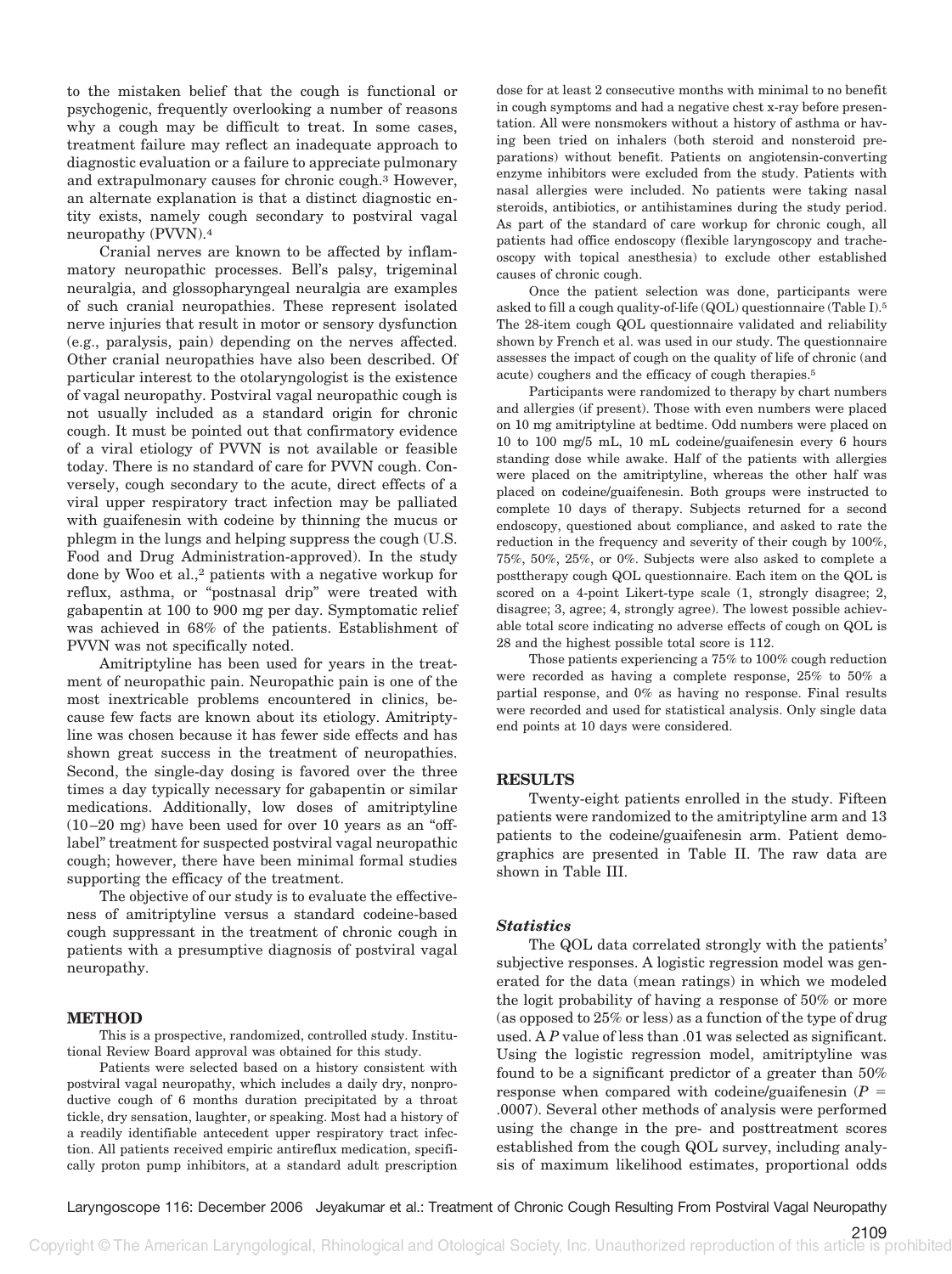| TABLE I.<br>Quality-of-Life Cough Questionnaire. <sup>5</sup>                                                         |                |                          |                 |       |                       |
|-----------------------------------------------------------------------------------------------------------------------|----------------|--------------------------|-----------------|-------|-----------------------|
| Question                                                                                                              | Not Applicable | <b>Strongly Disagree</b> | <b>Disagree</b> | Agree | <b>Strongly Agree</b> |
| Family and or close friends cannot tolerate it any more                                                               | $\Omega$       | 1                        | 2               | 3     | 4                     |
| I have experienced prolonged absences from important<br>activities such as work, school, or volunteer services        | 0              | 1                        | 2               | 3     | 4                     |
| I have been completely prevented from engaging in important<br>activities such as work, school, or volunteer services | 0              | 1                        | 2               | 3     | 4                     |
| I have lost my appetite                                                                                               | 0              | 1                        | 2               | 3     | 4                     |
| I am sick to my stomach and vomit                                                                                     | 0              | 1                        | $\overline{2}$  | 3     | 4                     |
| I cough and it makes me retch (dry heaves)                                                                            | 0              | 1                        | $\overline{2}$  | 3     | 4                     |
| I have a fear that I might have AIDS or tuberculosis                                                                  | 0              |                          | 2               | 3     | 4                     |
| I have headaches                                                                                                      | 0              | 1                        | 2               | 3     | 4                     |
| I am concerned that I have cancer                                                                                     | 0              |                          | 2               | 3     | 4                     |
| I am dizzy                                                                                                            | 0              | 1                        | 2               | 3     | 4                     |
| I wet my pants                                                                                                        | 0              | 1                        | 2               | 3     | 4                     |
| I soil my pants                                                                                                       | 0              | 1                        | $\overline{2}$  | 3     | 4                     |
| I sweat                                                                                                               | 0              | 1                        | $\overline{2}$  | 3     | 4                     |
| I am hoarse                                                                                                           | 0              |                          | 2               | 3     | 4                     |
| It hurts when I breathe                                                                                               | 0              | 1                        | $\overline{2}$  | 3     | 4                     |
| I broke a rib                                                                                                         | <sup>0</sup>   |                          | 2               | 3     | 4                     |
| I cannot sleep at night                                                                                               | 0              | 1                        | $\overline{2}$  | 3     | 4                     |
| I have difficulty speaking on the phone                                                                               | 0              | 1                        | $\overline{2}$  | 3     | 4                     |
| I can no longer sing, for instance, in church                                                                         | 0              | 1                        | $\overline{2}$  | 3     | 4                     |
| I have stopped going to social activities such as movies,<br>plays, and town meetings                                 | 0              | 1                        | $\overline{2}$  | 3     | 4                     |
| I have had to change my lifestyle                                                                                     | 0              | 1                        | 2               | 3     | 4                     |
| I ache all over                                                                                                       | 0              | 1                        | $\overline{2}$  | 3     | 4                     |
| I am exhausted                                                                                                        | 0              | 1                        | $\overline{2}$  | 3     | 4                     |
| I am embarrassed                                                                                                      | 0              | 1                        | 2               | 3     | 4                     |
| I am upset by people thinking that I have something wrong<br>with me                                                  | $\Omega$       | 1                        | $\overline{2}$  | 3     | 4                     |
| I want to be reassured that I do not have anything seriously<br>the matter with me                                    | 0              | 1                        | 2               | 3     | Δ                     |
| I am self-conscious                                                                                                   | $\Omega$       | 1                        | 2               | 3     | 4                     |

rized in Tables IV and V). A summary of the results is shown in Figure 1.

model, and analysis of the drug by d-response (summa-

## **DISCUSSION**

Cough is a protective mechanism and represents the outcome of a complex reflex initiated by activation of irritant receptors in the airway.6 Chronic cough (CC) is simply defined as a cough persisting beyond a specified period of time that may range from 6 to 8 weeks. Whereas acute

| TABLE II.<br>Patient Demographics. |                                       |                                             |  |
|------------------------------------|---------------------------------------|---------------------------------------------|--|
| $N = 28$                           | Amitriptyline<br>$(N = 15; 7$ female) | Codeine/Guaifenesin<br>$(N = 13; 8$ female) |  |
| Median age                         | 54.6 years                            | 49.7 years                                  |  |
| Median duration of<br>cough        | 15.1 months                           | 11.4 months                                 |  |
| History of nasal<br>allergy        | 2                                     | 3                                           |  |

cough is considered beneficial to the respiratory system through removing noxious substances and increasing mucociliary clearance, CC is considered to have no benefit to the respiratory system or the body in general.7

PVVN is a condition that occurs after an upper respiratory illness, which represents injury (neuropathy) to various branches of the vagus nerve. Vagal neuropathy may involve the motor branches, resulting in paralysis of the recurrent and/or superior laryngeal nerves.8 Patients with this condition may present with breathy dysphonia, vocal fatigue, effortful phonation, odynophonia, cough, globus, and/or dysphagia lasting long after resolution of the acute viral illness. The sensory divisions may also be affected, resulting in an abnormal sensation triggering a sensory response similar to the burning associated with Zoster or trigeminal neuralgia.8 In the case of the vagus nerve, this sensation may be perceived as a "tickle," "dry patch," or irritation in the throat, almost invariably located at the cricoid level, which precipitates a coughing "fit," which typically lasts 20 to 30 seconds. In severe cases, laryngospasm may occur with reports of syncope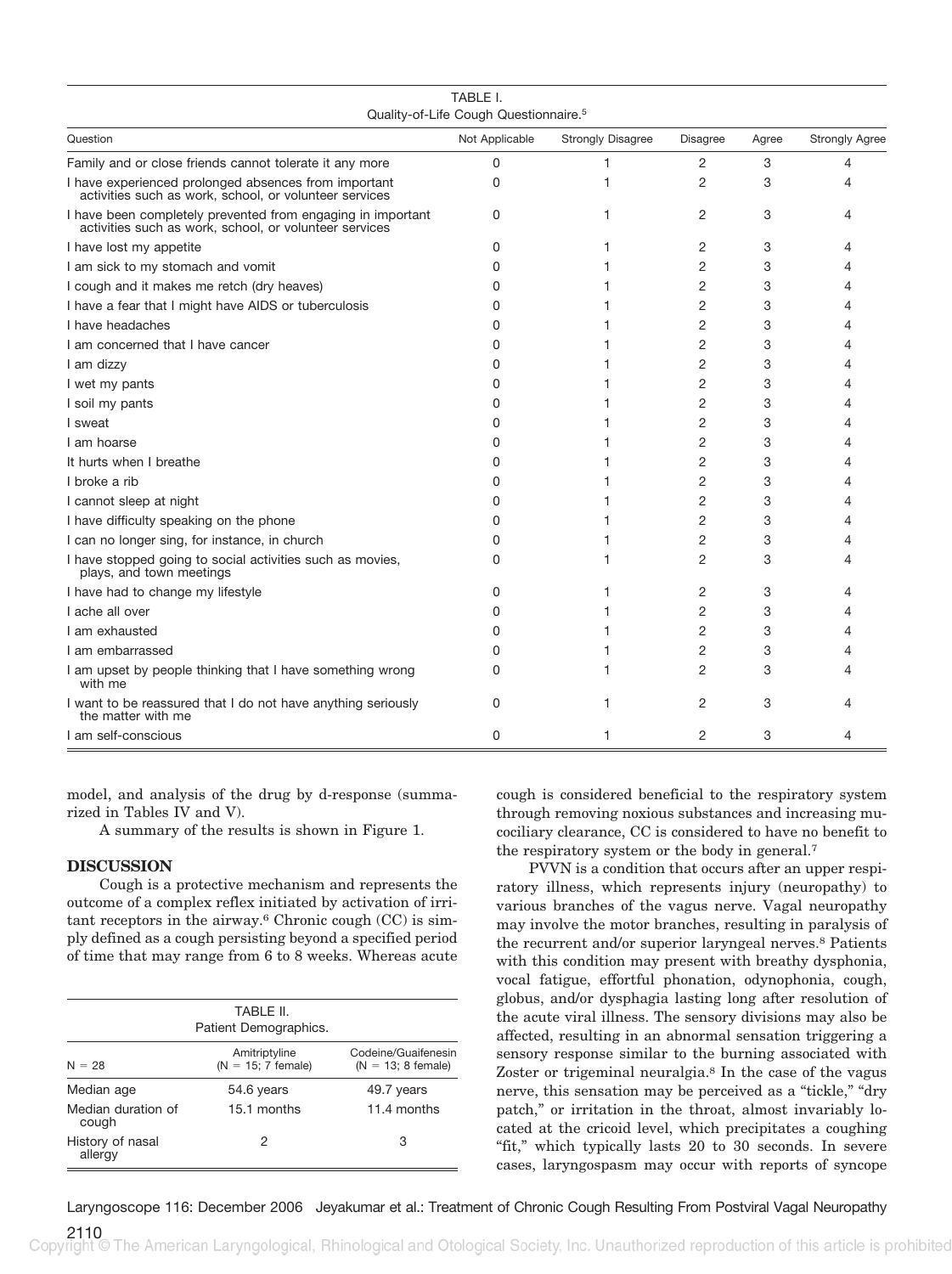TABLE III. Raw Data.

| Patient No.    | Therapy             | 10-Day Response  |
|----------------|---------------------|------------------|
| 1              | Amitriptyline       | 50% improvement  |
| 2              | Amitriptyline       | 75% improvement  |
| 3              | Codeine/guaifenesin | 0% improvement   |
| $\overline{4}$ | Amitriptyline       | 75% improvement  |
| 5              | Codeine/guaifenesin | 0% improvement   |
| 6              | Amitriptyline       | 100% improvement |
| $\overline{7}$ | Amitriptyline       | 75% improvement  |
| 8              |                     | 25% improvement  |
| 9              | Codeine/guaifenesin |                  |
| 10             | Codeine/guaifenesin | 0% improvement   |
|                | Codeine/guaifenesin | 0% improvement   |
| 11             | Codeine/guaifenesin | 0% improvement   |
| 12             | Amitriptyline       | 75% improvement  |
| 13             | Codeine/guaifenesin | 50% improvement  |
| 14             | Amitriptyline       | 50% improvement  |
| 15             | Amitriptyline       | 100% improvement |
| 16             | Codeine/guaifenesin | 0% improvement   |
| 17             | Amitriptyline       | 0% improvement   |
| 18             | Codeine/guaifenesin | 0% improvement   |
| 19             | Codeine/guaifenesin | 0% improvement   |
| 20             | Amitriptyline       | 100% improvement |
| 21             | Amitriptyline       | 25% improvement  |
| 22             | Codeine/guaifenesin | 0% improvement   |
| 23             | Amitriptyline       | 75% improvement  |
| 24             | Amitriptyline       | 75% improvement  |
| 25             | Codeine/guaifenesin | 0% improvement   |
| 26             | Codeine/guaifenesin | 25% improvement  |
| 27             | Amitriptyline       | 100% improvement |
| 28             | Amitriptyline       | 75% improvement  |
|                |                     |                  |

and secondary head injury possible. The patterns of symptoms and lack of objective findings on examination and endoscopy in this condition are consistent with the hypothesis that viral infection causes or triggers vagal dysfunction.8,9 PVVN appears to have similarities with other postviral neuropathic disorders such as glossopharyngeal neuralgia and Bell's palsy.8

Despite adopting a comprehensive evaluation of patients referred with cough, many groups have reported diagnostic and treatment failure in anything from 12% to 42% of patients.10 For some, this represents a population with idiopathic cough, which some suggest as reflecting failed management.11 Specifically, the failure to prescribe sedating antihistamines for postnasal drip syndromes $11$ 

| TABLE IV.<br>Analysis of Maximum Likelihood Estimates. |                 |                       |            |               |
|--------------------------------------------------------|-----------------|-----------------------|------------|---------------|
| Parameter                                              | <b>Estimate</b> | <b>Standard Error</b> | $\sqrt{2}$ | $Pr > \chi^2$ |
| Codeine/<br>quaifenesin                                | $-2.4848$       | 1.0408                | 5.6998     | 0.0170        |
| Amitriptyline                                          | 4.3566          | 1.2885                | 11.4326    | 0.0007        |

TABLE V. Statistics for Table of Drug by d-Response.

| Statistic                    | Value   | Probability |
|------------------------------|---------|-------------|
| $x^2$                        | 17.3744 | < 0.0001    |
| Likelihood ratio $x^2$       | 19.9851 | < 0.0001    |
| Continuity adjusted $\chi^2$ | 14.3590 | .0002       |
| Mantel-Haenszel $x^2$        | 16.7538 | < 0.0001    |
| Phi coefficient              | 0.7877  |             |
| Contingency coefficient      | 0.6188  |             |
| Cramer's V                   | 0.7877  |             |

and the inadequate treatment of gastroesophageal reflux disease have been highlighted.12

Current guidelines have recommended a combination of diagnostic testing and empiric trials in the management chronic cough.13 Some authors have reported that the characteristics of a cough confer little diagnostic information, but in practice, prominent symptoms of an upper airway disorder or indigestion should prompt a treatment trial of antirhinitis therapy or antireflux therapy.13 The question of how much and for how long of a specific treatment has yet to be unequivocally answered.

The human cough reflex consists of an afferent arm comprising cough receptors, afferent pathways, central processing, and an efferent pathway. The cough reflex can be modified at any point along this reflex, and unraveling the mechanisms responsible is key to a more complete understanding of cough pathophysiology and its successful treatment.14 Although viral infections are a major cause of cough and appear to be frequently reported in patients with idiopathic cough, little is known regarding the effects of viruses on cough sensitivity. The authors theorize that amitriptyline works by raising the threshold of the afferent arm of the cough reflex to the persisting stimuli and/or the erroneous triggers.

The theory of viral illnesses causing neuropathy is not without precedent. Viral infection has been proposed as the possible etiology in Bell's palsy. Similarly, Guillain-Barré syndrome is widely believed to be caused by viral-



Fig. 1. Bar chart showing the difference in response rates between amitriptyline and codeine/guaifenesin in pre- and posttreatment cough quality of life.